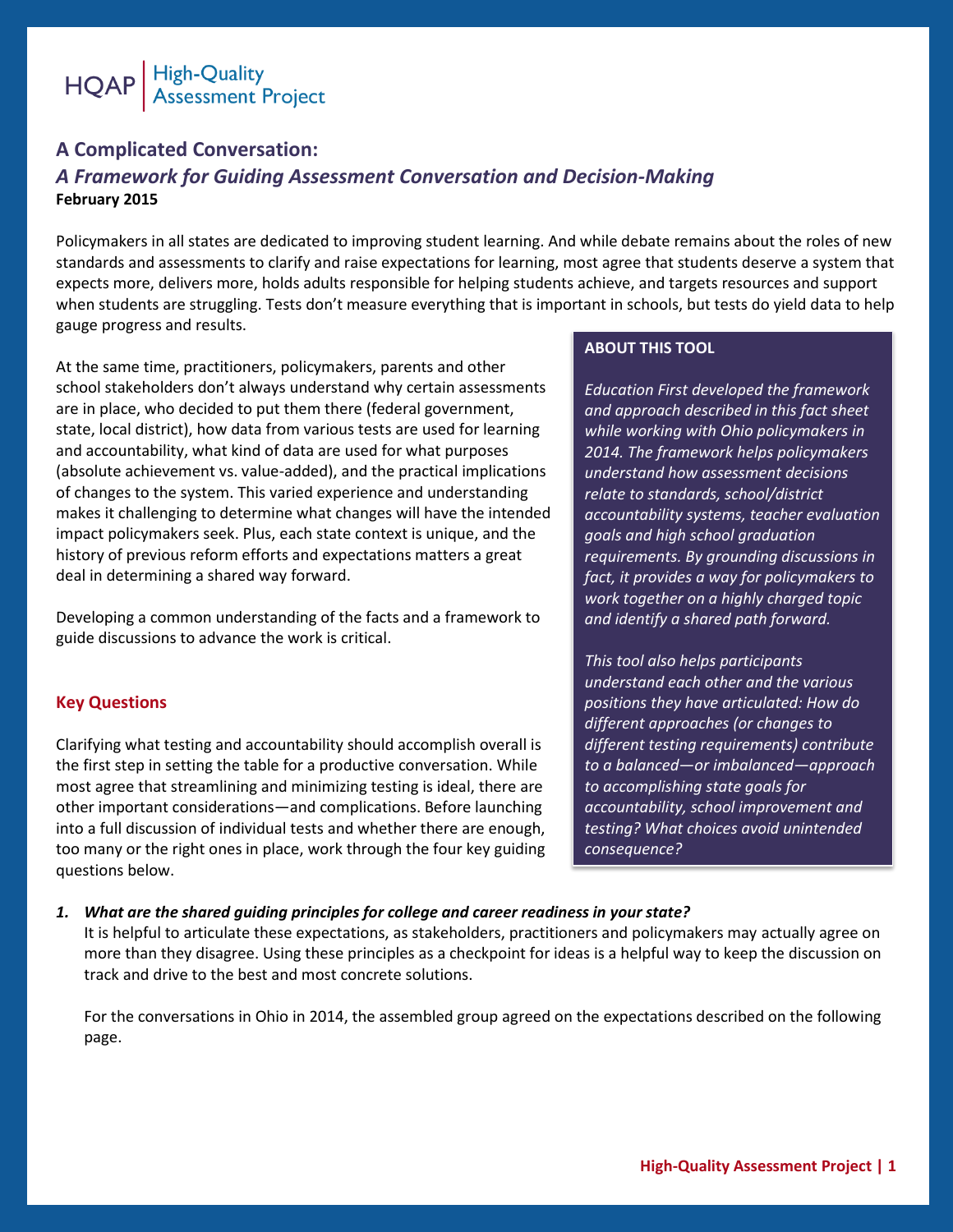**College and Career Readiness in Ohio Shared Guiding Principles**

- 1. Graduate more students who are college- and career-ready and do not require remediation.
- 2. Ensure that students meet high expectations based on clearer standards.
- 3. Implement meaningful assessments to drive toward that goal.

High-Quality<br>Assessment Project

**HQAP** 

- 4. Maintain a focus on all students and continue to close achievement gaps.
- 5. Assure accountability that provides transparency and drives system improvements to support better student outcomes statewide.
- 6. Build a strong, sustainable system that can ensure long-term student success.
- 7. Maintain the integrity of the state's accountability system, while balancing local control, choice and flexibility.
- 8. Guarantee protection of student data and privacy with proper safeguards, requirements and oversight.
- 9. Provide for a clear, orderly and manageable transition to the new assessments and for how the assessments will be used in the accountability system (including teacher evaluations).

#### *2. Who is being held accountable and for what purpose?*

Accountability systems are put in place to make sure the people and systems are accomplishing what they are tasked with doing; to measure progress and results; and to get support to those who need it.

But, there are different actors within a state's education system and different accountability measures can apply. Thinking through who the state and districts are holding accountable and how is an important starting point for determining which kind and how many measures—including tests—are necessary.

Clarifying and considering a state's accountability expectations for three

| <b>Shared Accountability Goals in Ohio</b> |                                                                                                                                                                                                      |  |  |
|--------------------------------------------|------------------------------------------------------------------------------------------------------------------------------------------------------------------------------------------------------|--|--|
| <b>Students</b>                            | . Measure student learning growth over the course of a year<br>• Identify need for interventions and supports<br>• Determine grade advancement/retention<br>• Qualify for high school graduation     |  |  |
|                                            |                                                                                                                                                                                                      |  |  |
| <b>Educators</b>                           | • Identify teaching effectiveness<br>· Identify teacher leaders, peer best practice sharing<br>opportunities and necessary supports/interventions<br>• Guide human capital choices and opportunities |  |  |
|                                            |                                                                                                                                                                                                      |  |  |
| <b>Schools/Districts</b>                   | • Measure individual school and district performance<br>• Ensure students of all types receive support to succeed<br>• Compare schools and districts across the state                                |  |  |

groups—students, educators, and schools and districts—is an important starting point, and reminder.

# **3.** *Do the groups at the table have the same or different priority issues when it comes to testing and accountability? Within priorities, what common ground might exist?*

Honest disagreements on testing and accountability exist, as do differing priorities. In Ohio, there were (and remain) differing priorities from different policymakers and stakeholders. Fully understanding these various perspectives is the first step to finding a shared solution or common ground.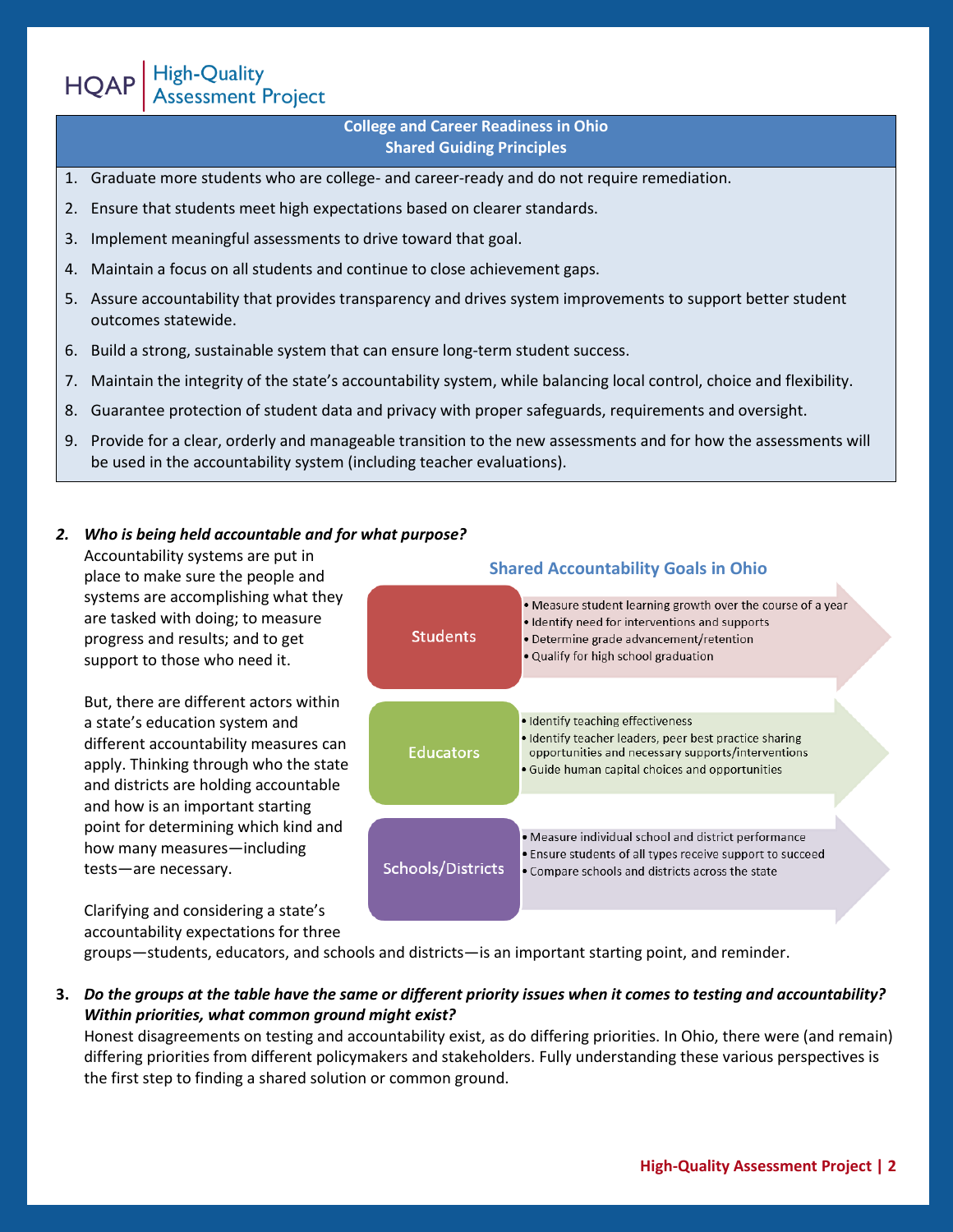

*4. What data do you already have on your current testing and accountability systems?* Gathering the data and knowledge about the existing system, tests and accountability requirements is important to creating a shared understanding.

\* \* \* \* \*

# **Conversation Framework for Policymakers**

The framework on the next page is one to consider organizing conversations and deliberations. The questions in each row require a good deal of information. But once there is a common understanding of what policies are currently in place, policymakers can start identifying changes. By noting the changes on the framework as they're proposed, participants can double-check for questions of balance. For example: "If we change the third grade literacy assessment next year, will it still be aligned to our standards and tests in the fourth grade? Does it provide us the opportunity for value-added data? Will it still be appropriate for use as part of our educator evaluation system? Is the implementation plan timeline reasonable?" This will allow the group to discuss and debate the full implications of the change, as well as any unintended consequences it could create.

The final set of questions at the bottom of the framework double-check the total proposed set of solutions make sense and examine whether they align with other key priorities in the education system.